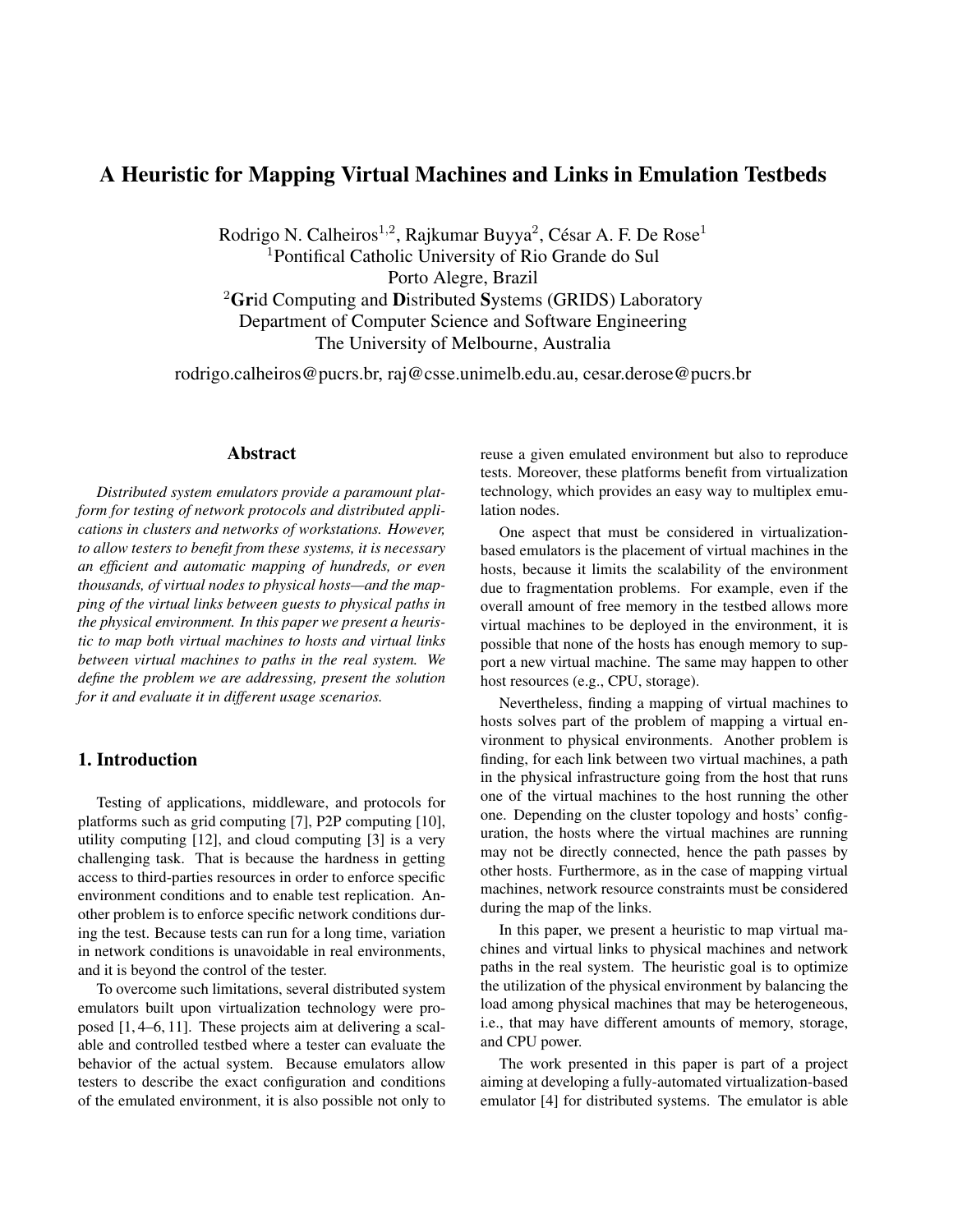to build the virtual system and trigger the applications. The automatic mapping of virtual machines and links is an important step of the process of building the emulated environment.

# 2. Related Work

There are several projects aiming at using virtualization technology to develop distributed systems emulators. However, the approach used to map virtual machines to hosts, if any, is different on each one.

In both V-DS [11] and TestGrid [6] systems, the mapping is performed manually by the tester. The problem of manually mapping is that it becomes a laborious and error-prone work when the number of virtual machines to be mapped reaches hundreds or thousands.

V-eM [1] handles the problem of mapping the virtual machines to the hosts considering that the hosts are connected by a switch and that every virtual link corresponds to one real link between network interfaces. Although switches are widely used for connection of cluster nodes, there are other topologies that V-eM cannot handle, for example, clusters with torus or ring topology. Finally, this approach does not allow the mapping of virtual links between guests whose hosts are not connected in the same switch.

NEPTUNE [5] considers the same topology than V-DS. However, no specific solution is proposed for the mapping problem.

Differently from all these systems, our approach can manage arbitrary cluster networks. Consequently, it can be applied in any one of the previous approaches to improve the mapping.

The mapping problem addressed in this paper has similarities with problems found in other contexts. *Generic Adaptation Problem in Virtual Execution Environments* (GAPVEE) [17] consists in finding a mapping of virtual machines to hosts and the mapping of virtual links to paths in order to emulate a local area network in a wide area network, while in our work we address the opposite problem, that is, emulating a wide area network in a local area network. Moreover, in GAPVEE formulation there is a valid initial state where the solution can start from. This happens because in GAPVEE, the goal is to find a new mapping that improves a real application throughput. In our formulation, on the other hand, the goal is to find a mapping starting from a state where there are no virtual machines mapped. Furthermore, the objective functions of both approaches are different. Nevertheless, GAPVEE provided good insights on how the mapping problem could be solved. For example, as the mapping problem proposed here has similarities with GAPVEE, and the last is shown to be NP-Hard, we decided to look for a heuristic solution.

Other problems related to the one presented in this paper are the *Network testbed mapping problem* [13] and the problem defined by Liu *et al.* [9]. In the first approach node mapping is performed considering that each machine can receive a number of virtual nodes determined by testers and no consideration is made about consumption of resources (e.g., CPU, memory, and storage) by the virtual nodes. In the second approach each host receives only one machine, and the resource constraints are considered during the mapping. These works do not consider that resources of the host could be allocated according to the requirements of each virtual node because these solutions were developed before modern virtual machine monitors become widely spread. Besides, both solutions have restrictions in the topology of the real environment they can map, what limits the application of these approaches.

Finally, Singh *et al.* [14] applied a heuristic to map virtual machines and virtual storage systems in data centers. However, their solution, called *VectorDot*, was designed to work in a very restricted environment, not in general environment as was our approach.

### 3. Problem Description

In this section, we define the problem we are addressing in this paper. The problem consists in finding both a map of virtual machines (guests) to physical machines (hosts) and a map of virtual links between guests to paths among hosts. Description of actual infrastructures that support our approach is presented in Section 3.1, while a formal definition of the problem is presented in Section 3.2.

### 3.1. Target Environment

The environment we are considering in this work is composed of a cluster of workstations where each node runs a virtual machine monitor (VMM). This cluster may be either homogeneous or heterogeneous regarding its configuration, e.g., the CPU speed and type of each node, amount of RAM memory and so on. The only requirement regarding the configuration of cluster nodes is that they must run the same version of a VMM.

On the top of this real or physical environment, a virtual environment emulating a distributed system is built. The virtual distributed system is composed of a set of virtual nodes (whose parameters are defined by the tester) and a set of virtual network connections among them. Each virtual node in the virtual distributed system corresponds to a virtual machine (guest) running in a cluster node (host).

In some cases, the virtual network may have links between guests whose hosts are not directly connected. For example, if the cluster is linked by a ring network, two nonadjacent hosts are not directly connected, although the vir-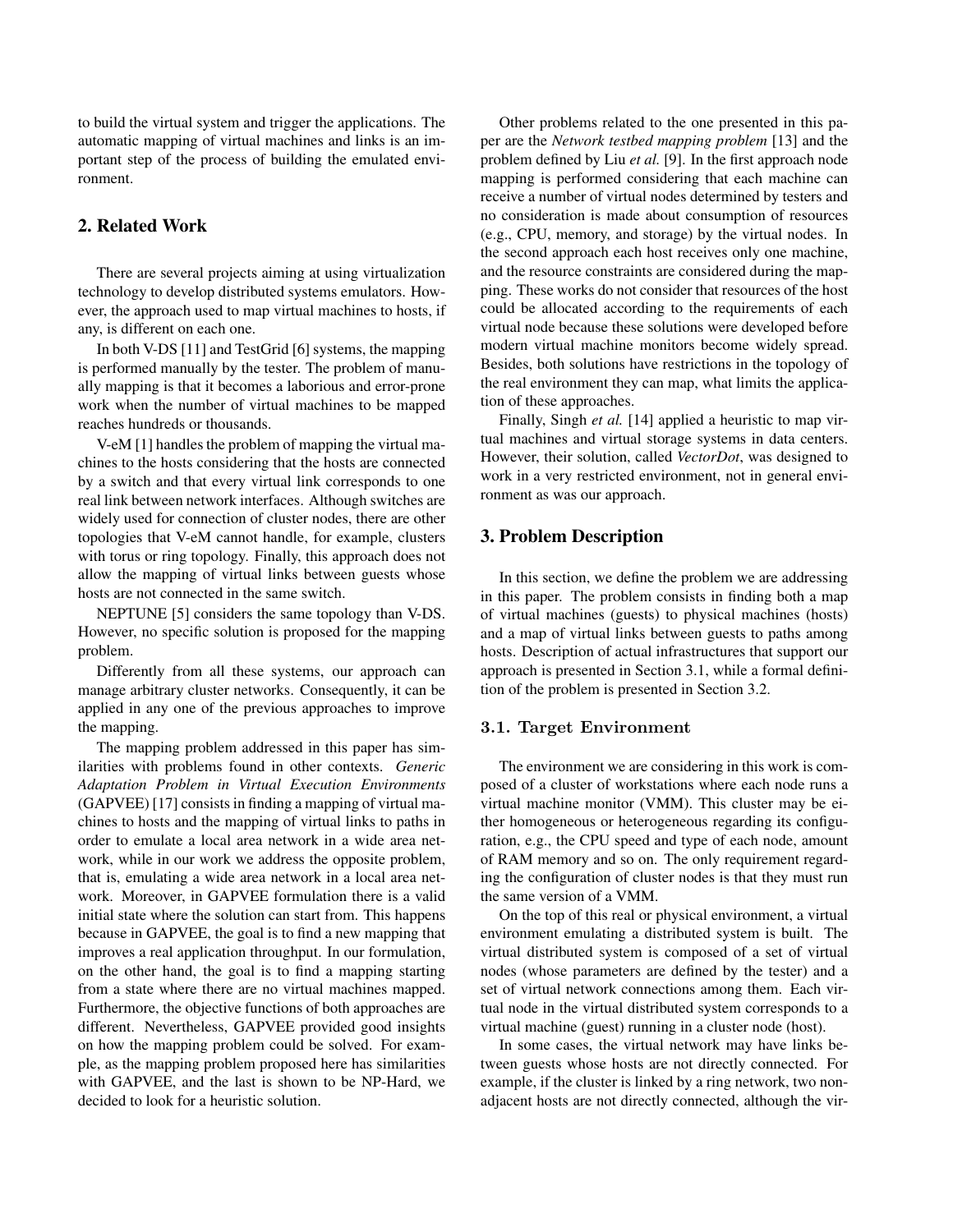tual machines on them may have a virtual connection. Thus, a virtual link may be composed of more than one physical link.

During the mapping process, it is important to guarantee that hosts have enough resources to support all the virtual machines mapped to them. It is also important to consider that the VMM uses host's resources. Consequently, for each different resource (CPU, memory, storage), the amount of it used by the VMM is deducted from that resource availability prior the mapping.

### 3.2. Definitions

A cluster of workstations is a graph  $c = (C, E_c)$ , where C is a set of n hosts and  $E_c = \{(s_i, d_i) | s_i, d_i \in C\}$  is the set of links between hosts.

The host's capacities are defined by functions  $proc$ :  $C \to \mathbb{R}$ ,  $mem : C \to \mathbb{N}$ , and  $stor : C \to \mathbb{R}$  that describe the processing capacity, amount of memory, and storage capacity, respectively.

The link's capacity is defined by functions  $bw : E_c \to \mathbb{R}$ and  $lat : E_c \rightarrow \mathbb{R}$  that describe link's bandwidth and latency. For all  $c_i \in C$ ,  $bw((c_i, c_i)) = \infty$  and  $lat((c_i, c_i)) =$ 0. It means that virtual machines running in the same host have as much bandwidth as they require to communicate, and the latency of this communication is null.

A virtual environment is a graph  $v = (V, E_v)$ , where V is a set of m guests and  $E_v = \{(vs_j, vd_j)|vs_j, vd_j \in V\}$  is the set of virtual links between guests.

The guests' capacities are defined by functions  $vproc$ :  $V \rightarrow \mathbb{R}$ , vmem:  $V \rightarrow \mathbb{N}$ , and vstor:  $V \rightarrow \mathbb{R}$  that describe the processing capacity, amount of memory, and storage capacity, respectively.

The virtual link's capacities are defined by functions  $vbw : E_v \to \mathbb{R}$  and  $vlat : E_v \to \mathbb{R}$  that describe the bandwidth and the latency respectively.

The mapping problem consists in finding, for each  $c_i \in$ C a set  $G_i \subseteq V$  where the amount of resources required by all the guests mapped to a host does not exceed the resources of the given host. We are not considering CPU as a constraint of our problem. Instead, CPU usage is used as the variable to be optimized. Moreover, each virtual machine is mapped only once:

$$
\bigcap_i G_i = \emptyset \text{ and } \bigcup_i G_i = V \tag{1}
$$

$$
mem(c_i) \ge \sum_{g \in G_i} vmem(g), \forall c_i \in C
$$
 (2)

$$
stor(c_i) \ge \sum_{g \in G_i} vstor(g), \forall c_i \in C \tag{3}
$$

For each pair  $(vs_j, vd_j) \in E_v$  a sequence  $P_j =$  $((s_1, d_1), (s_2, d_2), ..., (s_p, d_p)), (s_i, d_i) \in E_c$  must be found, in such a way that:

$$
s_1 = c_i \vert vs_j \in G_i \tag{4}
$$

$$
d_p = c_i \vert v d_j \in G_i \tag{5}
$$

$$
s_k = d_{k-1}, k = 2, \dots p \tag{6}
$$

for any  $(s_l, d_l), (s_m, d_m) \in P_j, s_l \neq s_m$  and  $d_l \neq d_m$ (7)

$$
vlat((vs_j, vd_j)) \ge \sum_{(s_k,d_k)\in P_j} lat((s_k,d_k)), \forall (vs_j, vd_j) \in E_v
$$
\n(8)

$$
bw((s_i, d_i)) \ge \sum_{j|(s_i, d_i) \in P_j} vbw((vs_j, vd_j)), \forall (s_i, d_i) \in E_c \quad (9)
$$

Therefore, our solution grants that a virtual link is mapped to a sequence of real links, where: (i) the first node in the sequence is the host where the origin in the virtual link is mapped, (ii) the last host in the sequence is the host where the destination in the virtual link is mapped, (iii) there are no loops in the sequence  $P_i$ , and (iv) there are enough network resources to comply with the tester requirements.

Because we consider that the entire cluster is available for a single tester per time, it is desirable that the execution of the experiment takes the minimum time possible. Moreover, it is undesirable that a host has a high load, because it decreases the performance of the virtual machines running on it, delaying the experiment. The objective function we apply tries to balance the utilization of CPU on each host, considering that it can be applied in a heterogeneous environment, where different hosts may have different processing powers. Thus, instead of considering the amount of virtual machines in each host as a load balance metric, we use the amount of CPU available on each host, after the mapping, as the load balance metric. The objective function then aims at minimizing the standard deviation of the residual CPU in each host.

minimize 
$$
\left(\sqrt{\frac{\sum_{i=1}^{n} (rproc(c_i) - \overline{rproc})^2}{n}}\right)
$$
 where (10)

$$
rproc(c_i) = proc(c_i) - \sum_{g \in G_i} vproc(g) \tag{11}
$$

$$
\overline{(rproc)} = \frac{\sum_{i=1}^{n} rproc(c_i)}{n} \tag{12}
$$

In other words, the objective functions tries to assure that there is load balance among hosts, considering resources and network constraints.

### 4. Proposed Solution

The proposed heuristic solution, dubbed *Hosting-Migration-Networking* heuristic (HMN), consists in the sequential execution of three stages. Each stage is detailed next.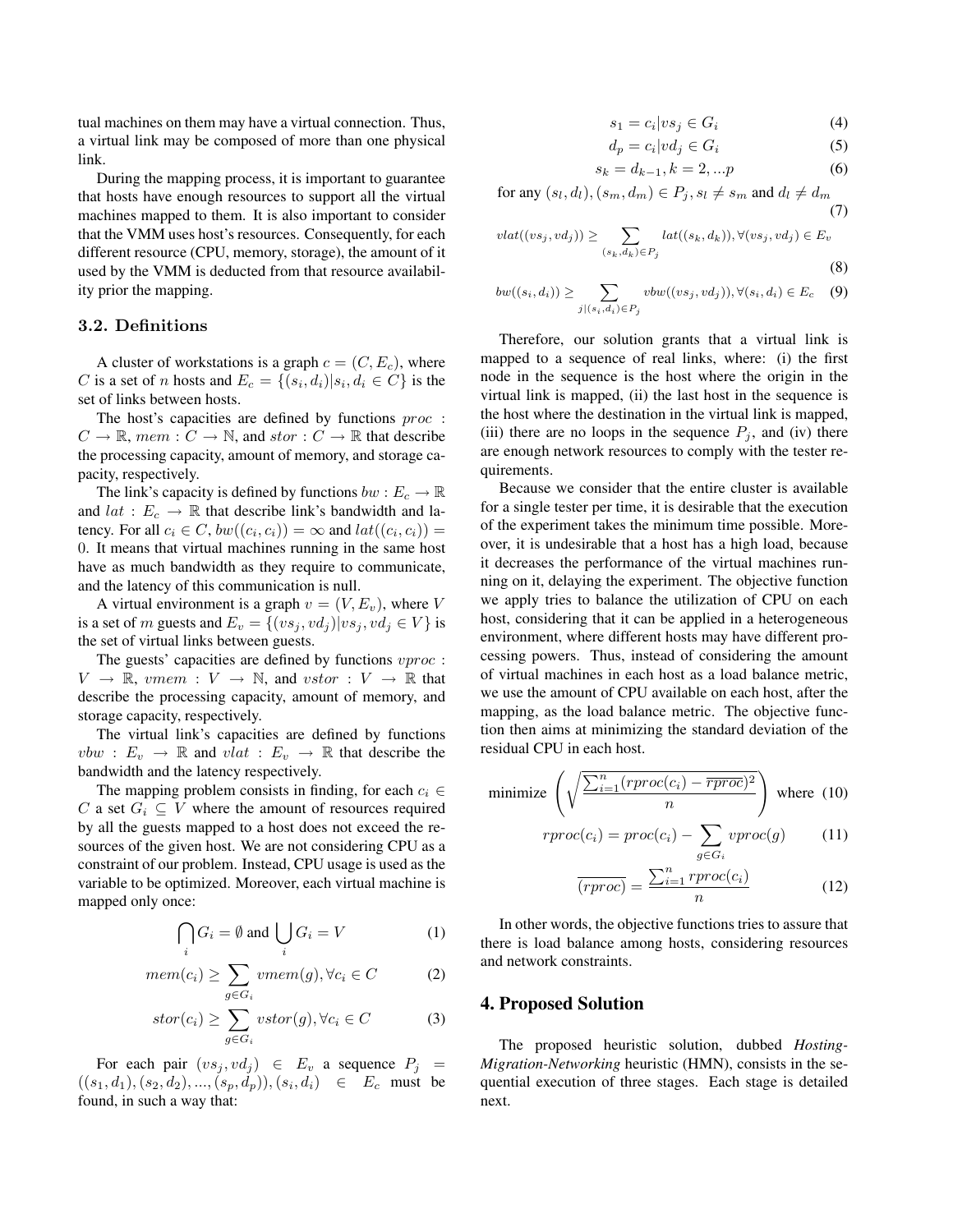### 4.1. Hosting

In the first HMN stage, Hosting, a preliminary assignment of guests to hosts is found. In this initial assignment, no consideration is made about load balancing (which is considered in the second stage) or paths (performed in the third stage). Assignment is conduced in such a way that, wherever it is possible, guests with high bandwidth link between them are placed in the same host. It is done in order to reduce the use of physical links, which are one environment constraint. The assignment starts from guests whose links have high-bandwidth. By being mapped first, we increase the chance that these guests are assigned to the same host.

Initially, a list of hosts  $c_i \in C$  in descending order of  $cpu(c_i)$  and a list of virtual links  $(vs_i, vd_i) \in E_v$  in descending order of  $vbw((vs_i, vd_i))$  are created. Then, starting from the first element of the links list, hosts are assigned for the guests in the link in the following way:

If both guests  $vs_i$  and  $vd_i$  were already mapped, the next element in the list is considered. If neither  $vs_i$  nor  $vd_i$  was mapped, the first host in the hosts list is chosen to host both guests. If they do not fit in the host, the most CPU-intensive guest is assigned to the first host in the list able to receive the guest and the second guest is assigned to the next host which the guest fits in. In both cases resources and CPU availability of the chosen hosts are updated to reflect the assignment, and the host list is sorted again considering the new CPU availabilities.

If one of the guests was already assigned, the unassigned guest is assigned to the same host where the other guest was assigned. If such host does not fit the guest, it is assigned to the first host in the host list able to receive it. After the assignment, resources and CPU availability of the host are updated, and the list is sorted again considering the new CPU availabilities.

If in some moment no host supports an unassigned guest, the heuristic fails. If the Hosting stage succeeds, the heuristic advances to its second stage, namely Migration.

#### 4.2. Migration

The goal of this stage is to increase the load balance in the hosts, through changes in the guests initial assignment. Wherever it is possible, guests initially assigned to highloaded hosts are reassigned to low-loaded ones. The loadbalance factor (Equation 10) of the environment is used to determine the environment degree of imbalance.

At each iteration, the most loaded host is selected as the origin of the migration. The guest chosen to migrate is the one with the smallest sum of bandwidth of links to another guests in the same host, in order to minimize utilization of physical links.

Then, starting from the least-loaded host, the loadbalance factor if the migration had just happened is calculated. If this value is smaller than the current load balance factor, and the chosen guest fits in the new host, the reassignment is performed. Otherwise, the next least loaded host is considered. The process is repeated until a reassignment happen or all the hosts are tested.

The whole process is repeated while the load balance factor improves. When no further improvements is possible by migrating a guest from the highest loaded host, the heuristic advances to its last stage—Networking.

#### 4.3. Networking

In this stage, the goal is to find, for each virtual link, a path among real links. The path is built considering the shortest path, constrained by the latency value. The metric used to define the shortest path is the bottleneck bandwidth [16]. The rationale behind the choice of this metric is to keep the links with the largest amount of bandwidth available to map the rest of the links.

Initially, a list of virtual links  $(vs_i, vd_i) \in E_v$ , sorted in descending order of  $vbw((vs_i, vd_i))$  is built. Starting from the first element of the list, a path for the chosen link is built with the modified 1-constrained A\*Prune algorithm [8] shown in Algorithm 1.

A\*Prune is an algorithm used to QoS routing in networks subject to technical constraints [15]. In our heuristic, A\*Prune has been modified to select the path with the greatest bottleneck bandwidth. As distance metric for pruning inadmissible paths, we used the accumulated latency in the Dijkstra path between a given host and the link destination. During the pruning process, links whose available bandwidth are smaller than the required bandwidth are also pruned.

If in some moment a path for a virtual link cannot be found, the heuristic fails. When a path is found for each link in the list, this stage, and the HMN heuristic, finishes.

# 5. Evaluation

The HMN heuristic was evaluated using simulation. The CloudSim [2] simulation framework was used in the tests. The HMN heuristic was compared with a mapping algorithm that randomly tries to map the guests to hosts and for each link in  $E_v$  applies a depth-first search algorithm to find a path connecting the hosts of  $vs_i$  and  $vd_i$ . The random algorithm fails if it cannot find a valid mapping after 100000 tries.

To allow evaluation of the effect in the mapping of the different stages of HMN heuristic, specially the hosting stage and networking stage, two other heuristics were used in the tests: in the first one, the random algorithm has been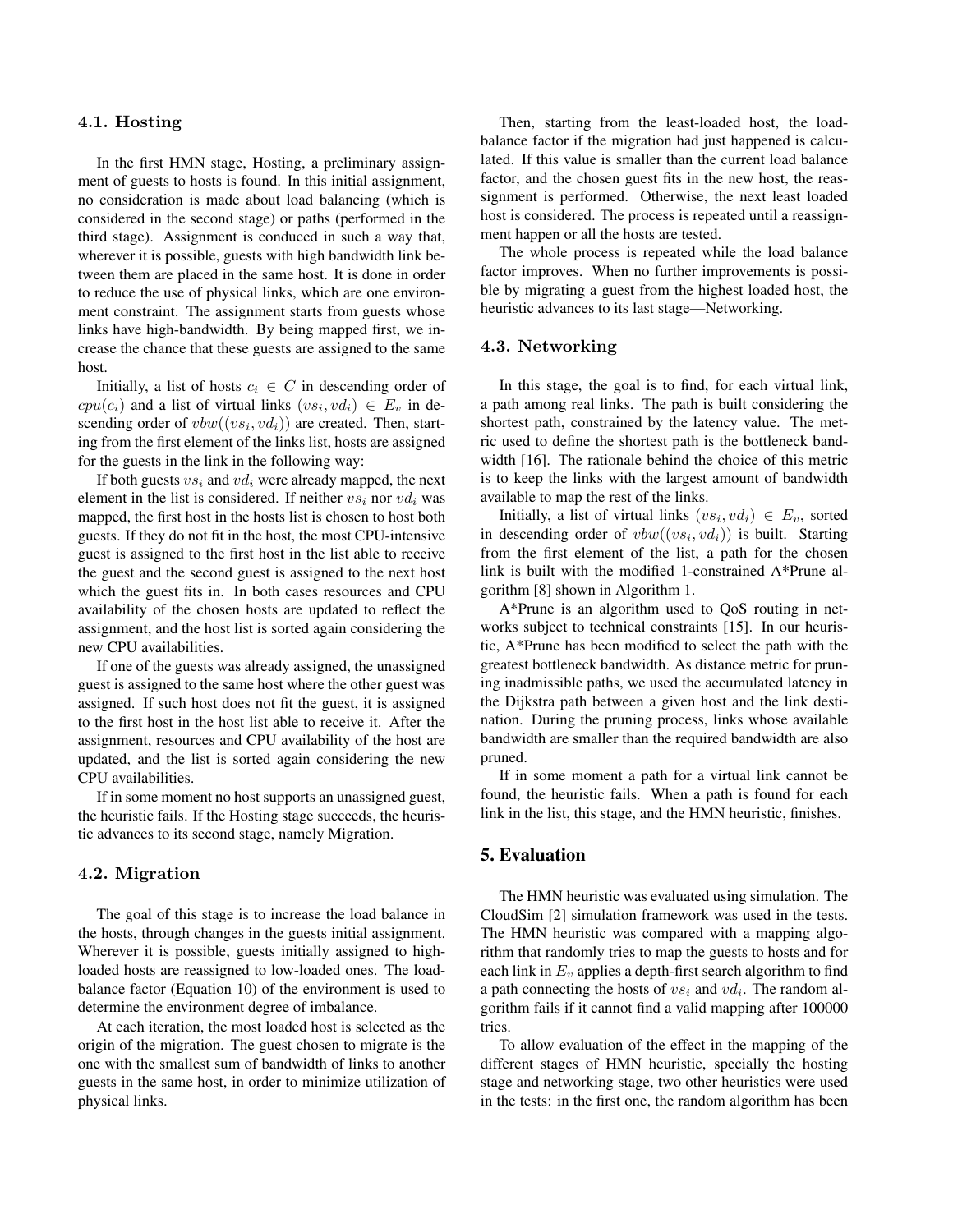

used to map guests to hosts and the modified A\*Prune has been used to map the link. The other heuristic used in the test applied the hosting algorithm to map guests to hosts and a depth-first search algorithm to map virtual links to paths. Evaluation of these two mixed strategies allowed us to evaluate effectiveness of each stage of the HMN algorithm in the mapping process. For each heuristic, we collected the time to run the experiment, the time to perform the mapping, and the value of the objective function for the given mapping, if a valid mapping was found.

Regarding the workloads, two different use cases were considered: testing of high-level application and testing of low-level applications. The first case encompasses testing of applications such as grid computing applications, cloud computing middleware, and other cases where the application runs in a system containing the operating system, the application, libraries, and supporting software for applications (e.g., a database management system, a Java virtual machine and so on), which demand large amount of memory and storage. This scenario resembles emulation experiments like the ones presented in our previous work [4].

The second case considers an environment where the objects of tests are, for example P2P protocols. In these tests, there is no need for a virtual machine running several applications demanding many resources. Instead, smaller VMs with only the basic software can be used. Thus, in these tests the virtual machines require less memory and storage. This scenario was based in emulation experiments presented by Quétier *et al.* [11].

#### 5.1. Experiment setup

Table 1 summarizes the experiment setup. The physical environment is composed of two different cluster topologies. In the first one, a 2-D torus topology was used. The second cluster topology was a switched topology, in which hosts were connected to cascade 64-port switches. In both cases, connections between hosts (or connections between a host and a switch) have 1GB of bandwidth and 5ms of latency.

In each test, the cluster topology has been built with the same set of hosts. To represent heterogeneity in the cluster, resources of each of the 40 hosts in the cluster were randomly generated. Host memory varied uniformly between 1GB and 3GB. Storage varied between 1TB and 3TB and CPU capacity between 1000MIPS and 3000MIPS.

The virtual environment configuration was created by a random generator that receives as input the number of guests and network density and generates an output by creating the links between guests and assigning a given amount of resources to each one. Number of resources were generated randomly, based in a normal distribution.

In the high-level experiment workload, the virtual networks were created in such a way that the ratio of guests per host was up to 10:1. Memory of each guest varied uniformly between 128MB and 256MB. Storage of each guest was uniformly distributed between 100GB and 200GB. The MIPS required by each guest varied uniformly between 50 and 100 MIPS. Links between guests had bandwidth defined randomly, with bandwidth values between 0.5Mbps and 1Mbps and latency between 30ms and 60ms.

In the low-level experiment workload, the ratio of guests per host was between 20:1 and 50:1. Memory of each guest varied uniformly between 19MB and 38MB. Storage of each guest was uniformly distributed between 19GB and 38GB. The MIPS required by each guest has been kept varying uniformly between 19 and 38 MIPS. The links between guests had bandwidth defined randomly, with values between 87kbps and 175kbps and latency between 30ms and 60ms.

In both workloads, links between guests were randomly set. The number of links created was determined by the graph density, which was a input parameter to the graph generator. The algorithm used to generate the graph topology guarantees that the output graph is connected.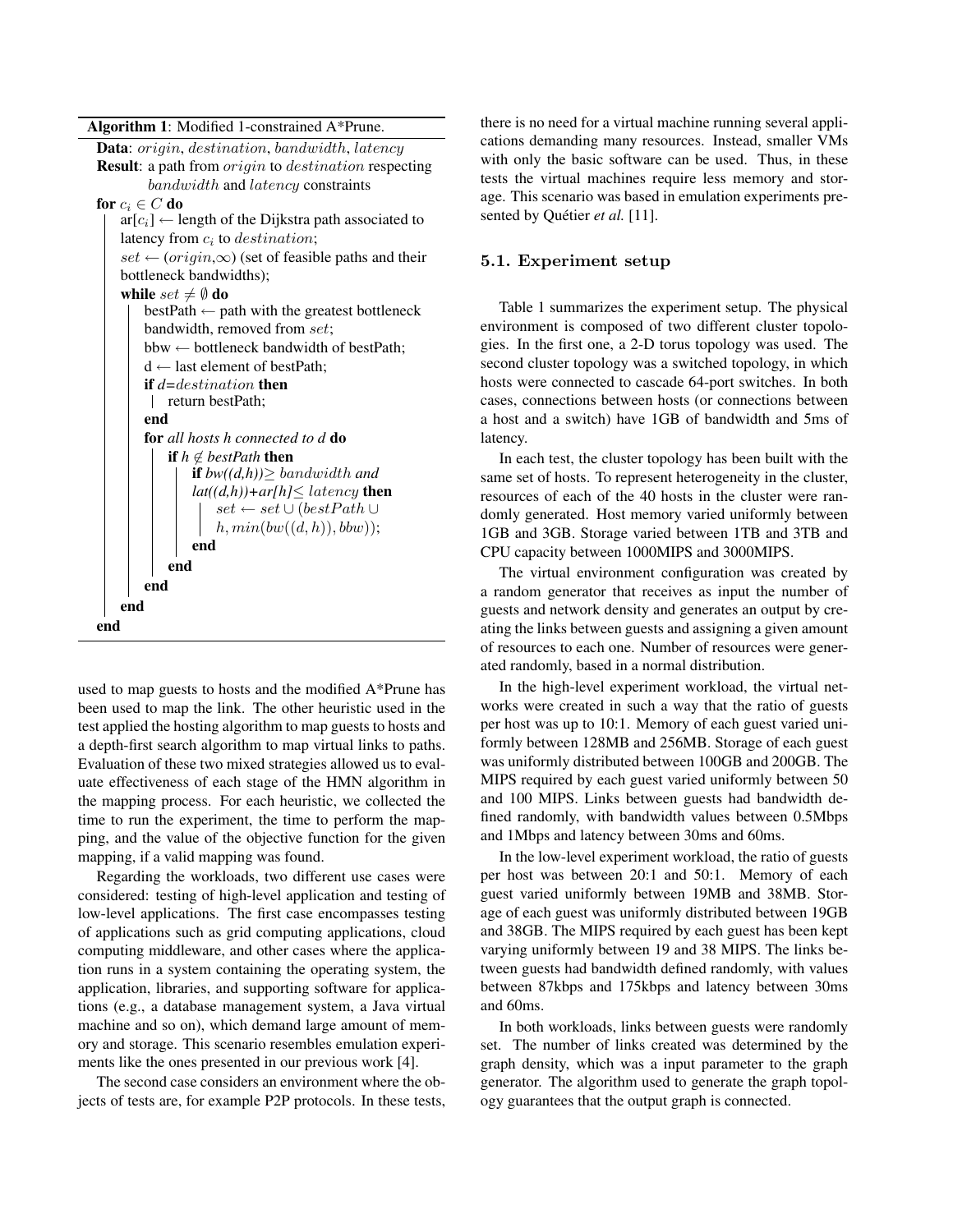|            | Physical environment | Virtual environment |                                |  |  |  |
|------------|----------------------|---------------------|--------------------------------|--|--|--|
|            |                      | Low-level workload  | High-level workload            |  |  |  |
| topology   | 2-D Torus, Switched  | graph, density 0.01 | graph, density $0.015 - 0.025$ |  |  |  |
| bandwidth  | 1Gbps                | 87kbps-175kbps      | $0.5Mbps-1Mbps$                |  |  |  |
| latency    | 5 <sub>ms</sub>      | $30ms-60ms$         | $30ms - 60ms$                  |  |  |  |
| nodes      | 40                   | 800-2000            | $100 - 400$                    |  |  |  |
| memory     | $1GB-3GB$            | 19MB-38MB           | 128MB-256MB                    |  |  |  |
| storage    | 1TB-3TB              | 19GB-38GB           | 100GB-200GB                    |  |  |  |
| <b>CPU</b> | 1000MIPS-3000MIPS    | 19MIPS-38MIPS       | 50MIPS-100MIPS                 |  |  |  |

**Table 1. Summary of simulation setup.**

### 5.2. Results

Each workload has been tested in both clusters. The experiment consisted of execution of each workload with different ratios VM/host repeated 30 times, with the average of the simulation output being used in the result analysis.

Results are presented in Table 2 and Table 3 respectively for objective function and simulation time. In the tables, each column represents a different heuristic: HMN, Random (R), Random with A\*Prune (RA) and Hosting with Search (HS). As each scenario has been mapped in two clusters, the results for both clusters are presented in the same line. Table 2 also presents the number of times each heuristic could not find a valid mapping for a specific input. As each scenario in each workload has been simulated 30 times, in the total 480 simulations for each cluster for each heuristic were run.

Each row represents a scenario, and it is described both by the ratio between guests and host (i.e., 10:1 means that the virtual environment contained 10 times more machines than the real environment), and by the virtual environment graph density (i.e., 0.02 means a graph density of 2%). As described previously, for ratios guests/host up to 10:1 we used the high-level experiment workload, while for ratios 20:1 and above we used the low-level experiment workload. These two workloads are separated in the tables by a horizontal line.

As we can notice from Table 2, HMN achieves a reasonable reduction in the objective function, even though its efficacy decreases as the number of guests to be mapped increases. It is an expected behavior, as more guests reduce the chance of migrations during the migration stage.

It is also possible to notice that the main responsible for the success in finding a mapping to the virtual environment is the A\*Prune algorithm. It is evidenced both by the large number of failures when hosting is applied without A\*Prune and by the success rate of Random mapping with A\*Prune. Nevertheless, the great number of failures of HA compared to R is due to the fact that, in the Random approach, both mapping of guests and of virtual links were retried, while in HA only the last one were retried; so, if the

initial mapping of guests did not allow a mapping of links, this heuristic fails to find a solution.

Even though a Random heuristic combined with A\*Prune is able to find valid mappings, we argue that an initial hosting by network affinity is still the best choice. That is because in the case of mapping virtual environment with a few links with high bandwidth demand, or even with a demand that exceeds the capacity of the real links, HMN is able to produce a valid mapping, while an algorithm that does not group guests with high communication might not be able to find a valid mapping.

Regarding our initial hypothesis that the chosen objective function (Equation 10) reduces the experiment execution time, we found a correlation of 0.7 between the objective function and the execution time of the experiment in the simulated environment. It supports the use of Equation 10 as a suitable representation of an objective function for a mapping aiming at reducing the execution time of an emulation.

Figure 1 shows average execution time and standard de-



**Figure 1. HMN execution time in function of number of virtual links being mapped (torus cluster).**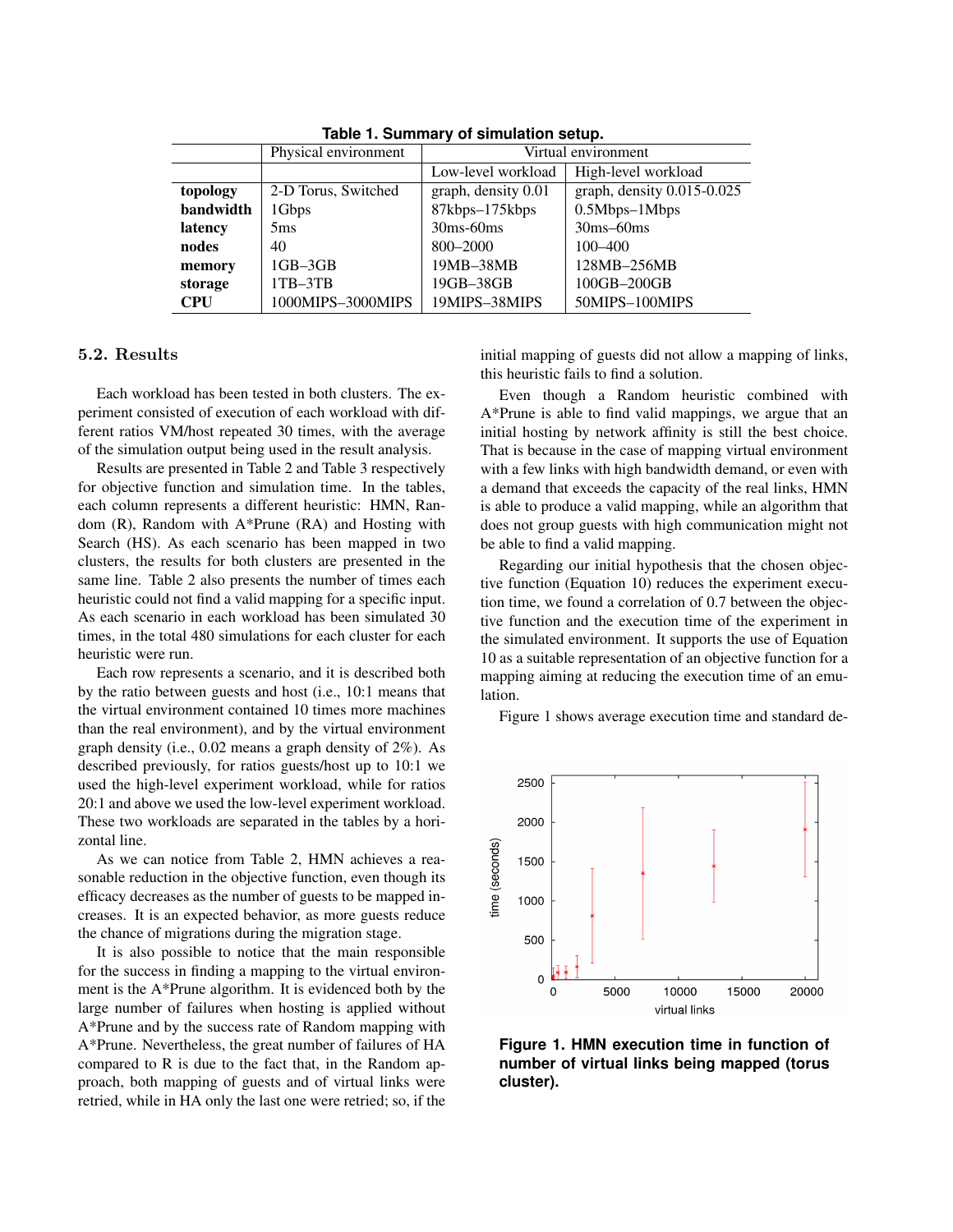|             | 2-D Torus  |        |         |        | Switched   |        |               |         |
|-------------|------------|--------|---------|--------|------------|--------|---------------|---------|
|             | <b>HMN</b> | R      | RA      | HS     | <b>HMN</b> | R      | RA            | HS      |
| 2.5:10.015  | 573.9      | 5960.6 | 5465.2  | 6838.8 | 2554.6     | 6434.5 | 6209.5        | 7288.1  |
| 5:1 0.015   | 1241.1     | 6517.2 | 5717.7  |        | 2320.7     | 6705.3 | 6442.4        | 7611.1  |
| 7.5:1 0.015 | 2815.6     |        | 5734.4  |        | 3137.8     | 6744.2 | 6488          | 7258.8  |
| 10:1 0.015  | 5619.8     |        | 5647.35 |        | 5612.1     | 6749.8 | 6395          | 6845.7  |
| 2.5:10.02   | 641.7      | 5959.8 | 5600.2  | 7325.1 | 2580.6     | 6492.9 | 6329.4        | 7542.1  |
| 5:1 0.02    | 1418.6     | 6592.7 | 5727.2  |        | 2372.7     | 6440.3 | 6424.8        | 7716.8  |
| 7.5:1 0.02  | 2603.1     |        | 5955.7  |        | 2929.2     | 6737.5 | 6389.7        | 6966    |
| 10:1 0.02   | 5468.9     |        | 5590.2  |        | 5457.8     | 6715.7 | 6330.2        | 6600.6  |
| 2.5:10.025  | 567.06     | 6301.8 | 5701.2  | 7612.4 | 2581.6     | 6619.2 | 6431.3        | 7665    |
| 5:1 0.025   | 1300.3     | 6398.4 | 5655.2  |        | 2351.7     | 6714.4 | 6389.3        | 7480.4  |
| 7.5:1 0.025 | 3039       |        | 5743.9  |        | 3298.3     | 6746.3 | 6459.3        | 7347    |
| 10:1 0.025  | 5473.9     |        | 5636.2  |        | 5464.9     | 6981   | 6373.1        | 6839.7  |
| 20:10.01    | 2003.1     |        | 8334.2  |        | 3415.1     | 8776.7 | 9108.5        | 9520.8  |
| 30:1 0.01   | 3878.1     |        | 8556.5  |        | 4378.2     | 8902.9 | 9268.1        | 9602.2  |
| 40:1 0.01   | 5614.9     |        | 8447.7  |        | 5744       | 8800.4 | 9161.3        | 9265.9  |
| 50:1 0.01   | 8928       |        | 8483.7  |        | 8875       | 9997.2 | 9244.3        | 10082.7 |
| Failures    | 5          | 322    | 4       | 521    | 5          | 3      | $\mathcal{E}$ | 5       |

**Table 2. Objective function and failures.**

viation of HMN in function of the number of virtual links being mapped in the torus cluster. Most part of mapping time is spend in the Networking stage to calculate the shortest path of each host  $c_i$  to the link destination. This time, however, varied considerably in different simulations of a same scenario. One factor that contributes to this variation is the number of virtual links actually being mapped in the Networking stage, because links whose guests are in the same host are not mapped, as they are handled inside the host. For mapping 2000 guests and 19990 links in a torus cluster, HMN took 30 minutes. Nevertheless, it is an acceptable time, considering that the time to deploy such virtual environment tend to be greater than that [11].

For the switched cluster, the mapping time was less than one second in all scenarios. It happens because in this topology there is only one possible path to each virtual link, namely, the path that goes from the origin host, passes through the switches and reaches the destination host. This small mapping time is an important result, because switched clusters are widely used, and HMN performs well in such widely-available topology.

Because HMN may fail in finding a mapping in scenarios in which the requirements of the virtual system is to close to the resource availability, better heuristics to be applied in these specific cases are subject of current research. While more specific heuristics are not available, HMN heuristic can be successfully applied to solve the mapping problem in general environments.

# 6. Conclusion and Future Work

Even though there are several distributed systems emulators proposed in literature, no one tackles the problem of automatic mapping of virtual elements to physical ones, considering resources and network constraints, in arbitrary network topologies. In this paper, a modeling of the problem has been presented together with a solution. The proposed heuristic, named Hosting-Migration-Networking (HMN) heuristic, is able to deliver suitable solutions to the problem for a remarkable amount of usage scenarios.

The goal of HMN is finding a mapping that balances the load of the hosts regarding utilization of CPU, respecting the constraints imposed by hosts resources (memory and storage) and also respecting links constraints (bandwidth and latency). Experiments shown that the load balance contributes for reducing the time to run the experiment over the emulated environment.

Nevertheless, there are usage scenarios in which better solutions can be sought. As future works, we intend to develop new heuristics that cover the scenarios where HMN does not perform well. The goal is to offer to the emulator a pool of different heuristics that might be selected according to the emulated scenario. Finally, heuristics for different optimization goals can be developed. For example, one could be interested in a mapping whose goal is to minimize the amount of hosts used in each emulation. Variations in the HMN heuristic in order to attend such different objective functions are also subject of current research.

While more specific heuristics are not available, HMN can be used to solve the mapping problem in general environments. HMN successfully accomplish its goal of providing a heuristic to map virtual machines and virtual links to hosts and physical paths, respectively, in an acceptable time even for large instances of the problem. Considering that availability of large virtualized environments is increasing, automatic methods to determine virtual machines placement, such as HMN, are paramount for the successfully adoption of these platforms as testbeds for testing of